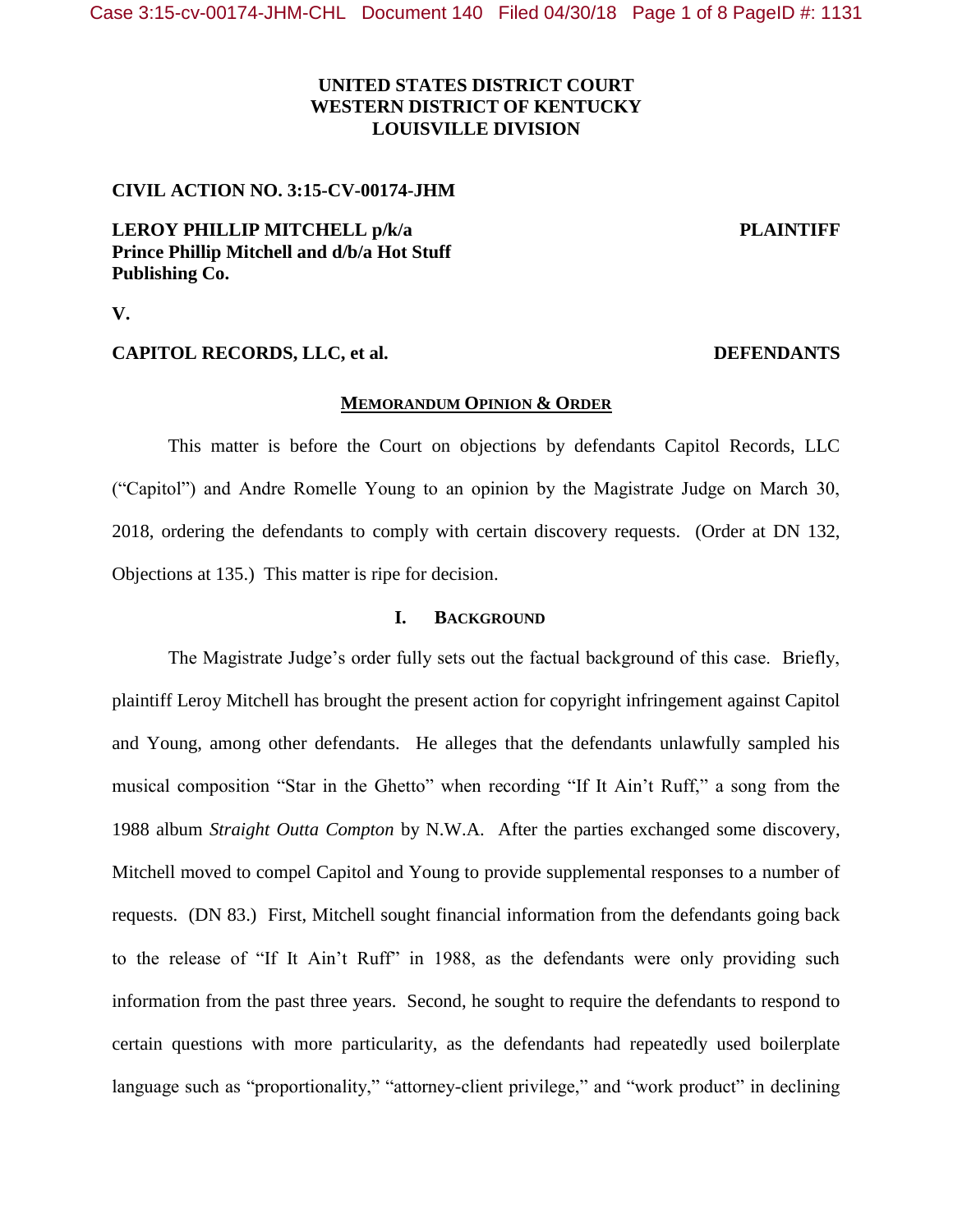to respond to certain requests. And third, he sought to require the defendants to produce a privilege log of all documents that they had refused to produce by claiming such a privilege.

In response, Capitol and Young stated that their refusal to produce financial documents going back beyond the three most recent years was justified, as the Copyright Act's statute of limitations only permits a plaintiff to recover for those infringements that occur within three years of the commencement of the action. They further argued that disclosing such information would not be proportional to Mitchell's needs in this case and would impose an undue burden on them. They finally argued that the answers to Mitchell's requests were sufficiently particular and that no privilege log was required, as no privileged documents had been uncovered.

The Magistrate Judge granted Mitchell's motion to compel. He first concluded that the defendants must provide financial documents beyond the three years directly preceding the commencement of this action, as the Court had previously determined that Mitchell's claim for damages beyond that three-year period could proceed under the Sixth Circuit's "discovery rule" in copyright cases. (DN 124, at 3–8.) He further concluded that such a request was proportional to Mitchell's needs and that it would not impose an undue burden on the defendants. Next, he ordered the defendants to fully respond to Mitchell's requests that initially received only boilerplate responses. The Magistrate Judge concluded that the frivolous use of these objections constituted a waiver of those objections for all current discovery, but not for any future discovery. Finally, he ordered the defendants to comply with specific requests for information and documents that Mitchell argued were incomplete or lacking in substance. The defendants were also ordered to pay Mitchell's costs related to the motion.

Capitol and Young now object to the Magistrate Judge's order on two grounds. First, they contest the Magistrate Judge's conclusion that they waived objections based upon attorney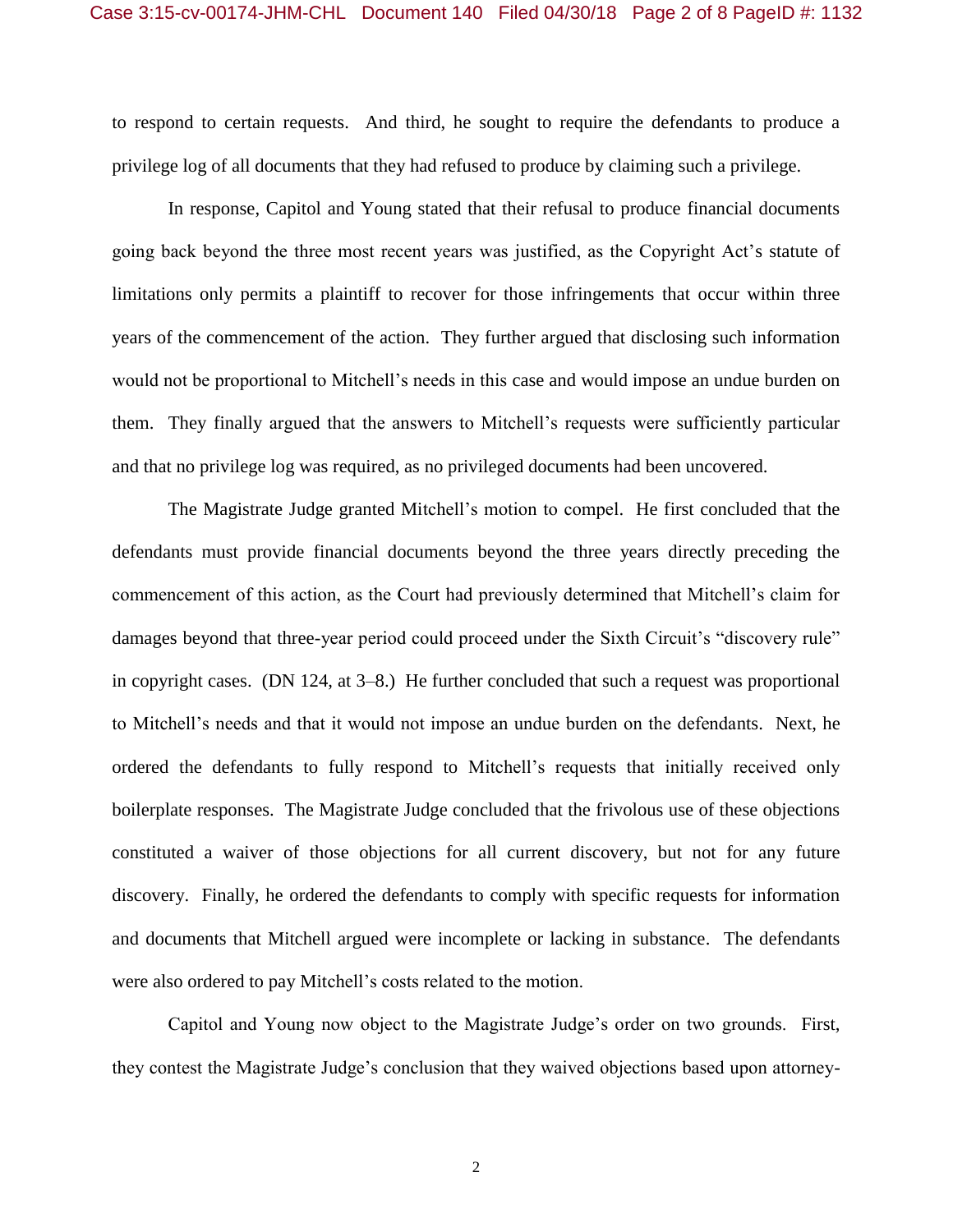client privilege or the work product doctrine. And second, they argue that they should not be ordered to pay Mitchell's costs, as their opposition to Mitchell's request for documents going back to 1988 was substantially justified due to the Supreme Court's opinion in *Petrella v. Metro-Goldwyn-Mayer, Inc.*, 134 S. Ct. 1962 (2014).

### **II. STANDARD OF REVIEW**

Rule 72(a) of the Federal Rules of Civil Procedure permits a party to submit objections to a magistrate judge's ruling on non-dispositive matters, such as discovery orders. The district court reviews an order by a magistrate judge on a non-dispositive matter under the "clearly erroneous or contrary to law" standard. 28 U.S.C.  $\frac{636(b)(1)(A)}{6}$ ; Fed. R. Civ. P. 72(a).

#### **III. DISCUSSION**

## **A. WAIVER OF OBJECTIONS**

Capitol and Young first argue that they should not be held to have waived objections based upon proportionality, attorney-client privilege, and the work product doctrine. In regards to the objections based upon proportionality, the defendants state that this objection was reasonable, as Mitchell had requested information going back to 1988. According to the defendants, their opposition to this discovery would have been well taken had the Court determined that the Copyright Act precludes damages for infringements that occurred more than three years before the commencement of the action. But Capitol and Young misrepresent why the Magistrate Judge concluded that they had waived any objection based on proportionality. It was not because they had objected to the disclosure of financial documents on proportionality grounds, but rather because they had repeatedly objected on proportionality grounds to other requests for admission and interrogatories which were clearly proportional to Mitchell's needs in this case. For example, both defendants objected on proportionality grounds to Mitchell's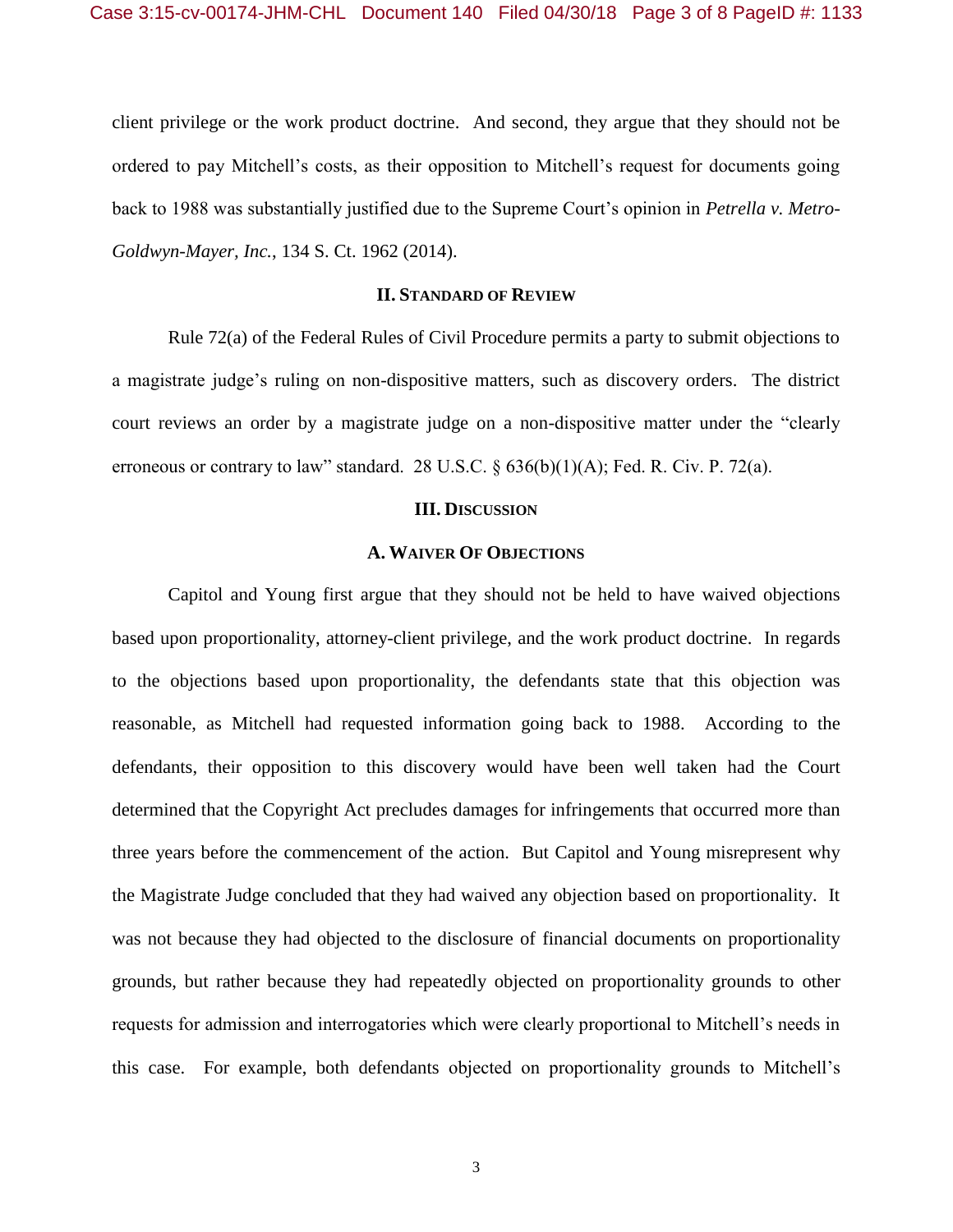interrogatory that requested the basis for the defendants' contention that they had not infringed on Mitchell's copyright. (DN 83-2, at 17; DN 83-3, at 15.) They both also objected on proportionality grounds to Mitchell's request to identify any witnesses that worked for the defendants and would have information "concerning the creation, copyright registration, production, manufacture, distribution and/or sale" of "If It Ain't Ruff." (DN 83-2, at 18; DN 83- 3, at 16.) The Magistrate Judge found these objections to be frivolous, since such information is clearly proportional to Mitchell's needs in this case. He further concluded that the use of objections in a frivolous manner constitutes waiver. *See Wesley Corp. v. Zoom T.V. Prods., LLC*, 2018 WL 372700, at \*4 (E.D. Mich. Jan. 11, 2018) (use of "substance-free objection" results in forfeiture). These conclusions are neither clearly erroneous nor contrary to law.

Turning to the waiver of objections based on attorney-client privilege and the work product doctrine, Capitol and Young argue that they cannot be held to have waived these privileges since they did not actually withhold any privileged documents. But this is the precise reason that the Magistrate Judge concluded that they *had* waived objections based upon privilege. The defendants repeatedly stated in their response to interrogatories and requests for admission and production that certain information and documents were privileged. However, they admit that no such privileged documents or information exist. The Magistrate Judge held this to be a frivolous use of objections, since the defendants repeatedly claimed a privilege where they knew none existed. The defendants cite to cases that demonstrate that the failure to produce a privilege log should not be construed as a waiver, but the Magistrate Judge did not find that they had waived privilege through their failure to produce a privilege log, as their fault lies not in their failure to produce a privilege log but in asserting the objections in the first place. The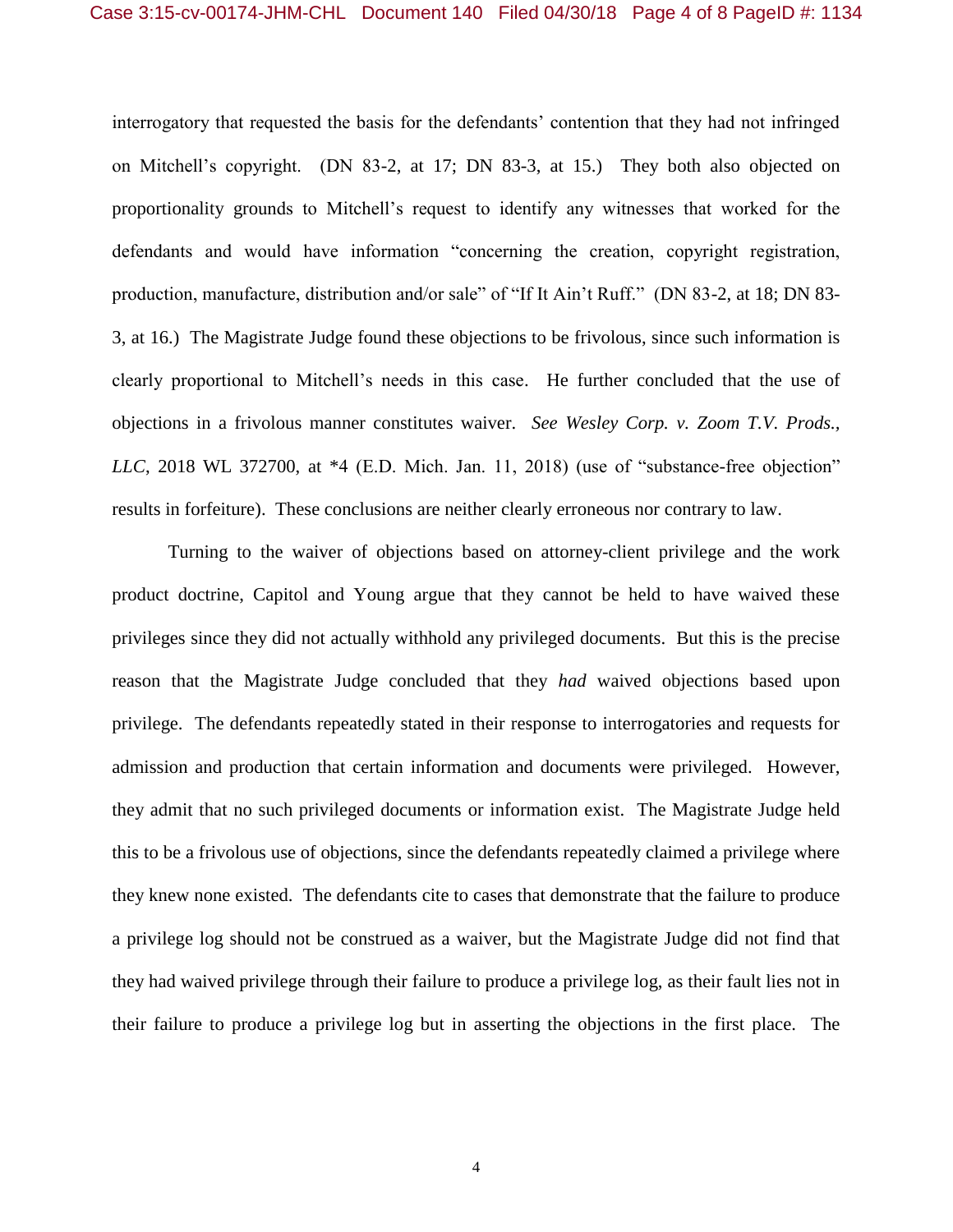Magistrate Judge found these objections to be frivolous, and this conclusion is neither clearly erroneous nor contrary to law.

The defendants also argue that it would be unfair to consider their objections based upon privilege to be a waiver, since they will now have to search documents going back to 1988 in order to comply with the Court's order compelling disclosure of requested documents, and this search may reveal information that is actually privileged. Thus, they argue that they should at least be able to object on privilege grounds if any newly discovered documents are protected. But the defendants cannot assert that they are just now being required to search documents going back to the creation of "If It Ain't Ruff." That may be the case with the financial documents that Mitchell requested and were withheld due to a disagreement on the applicability on the statute of limitations, but many of Mitchell's requests sought information and documents from before 2012. For example, Mitchell asked Young to "describe the process of creation, recording, producing, editing or mixing the musical work entitled 'If It Ain't Ruff.'" (DN 83-3, at 6.) The defendants do not dispute that all of those events took place well before 2012. For the defendants to have answered those questions in good faith, they naturally would have had to gather information or documents from 1988 onward. Thus, it is disingenuous for the defendants to claim that the Magistrate Judge's order requires them to waive privilege for a whole array of evidence that they have never seen or searched for.

The defendants have not shown that the Magistrate Judge's conclusion that they waived any objection based on proportionality, attorney-client privilege, or the work product doctrine was clearly erroneous or contrary to law. Therefore, the objection is overruled**.**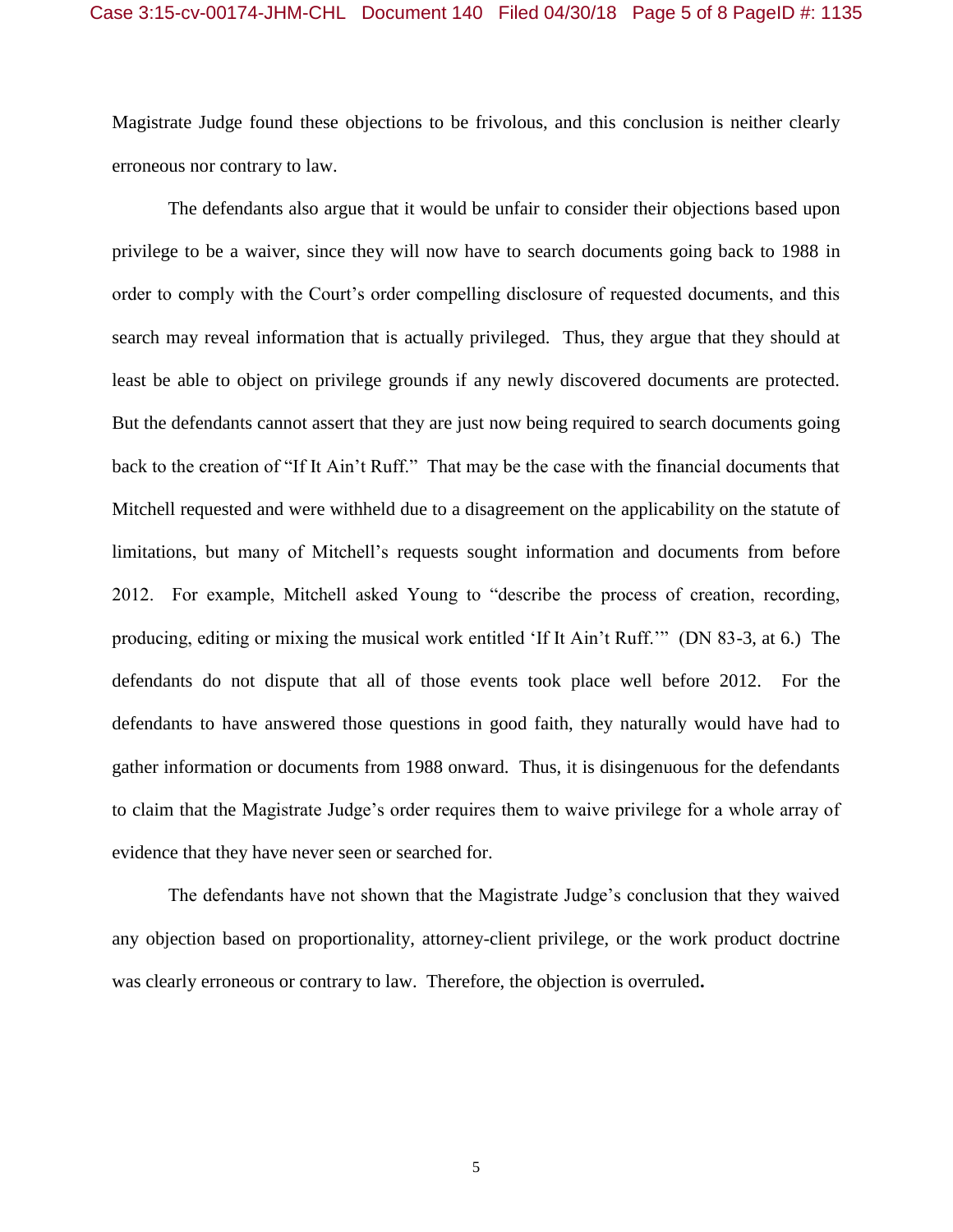### **B. AWARD OF COSTS**

The second objection by Capitol and Young contests the Magistrate Judge's order that they must pay Mitchell's costs related to filing his motion to compel. They argue that payment must not be ordered when "the opposing party's nondisclosure, response, or objection was substantially justified." Fed. R. Civ. P.  $37(a)(5)(A)(ii)$ . They point to the Supreme Court's opinion in *Petrella* as proof that their failure to provide the requested documents and information was substantially justified, as *Petrella* cast some doubt upon the continuing validity of the "discovery rule" in copyright cases. But regardless of *Petrella*, this only addresses one aspect of Mitchell's motion to compel. He not only sought financial information that was being withheld due to the dispute over the statute of limitations, but he also sought other information that was being withheld due to the defendants' objections based on proportionality, attorney-client privilege, and the work product doctrine. The defendants make no argument as to why their boilerplate use of these objections was substantially justified, and the Magistrate Judge's decision that no such justification existed was neither clearly erroneous nor contrary to law.

It is not clear from the Magistrate Judge's order whether he contemplated awarding Mitchell his costs as they relate to compelling the disclosure of the financial documents that were potentially affected by the statute of limitations. To the extent that he did, the Court will sustain the defendants' objection so that they will not be required to pay Mitchell's costs associated with his motion to compel financial documents from 1988 to 2012. Capitol and Young both opposed the motion to compel and filed their own motion for summary judgment on the grounds that they could not be liable for damages going back any further than 2012 because of the Copyright Act's three-year statute of limitations. They clearly articulated their argument that *Petrella* abrogated the discovery rule and placed a hard cap on a plaintiff's damages in copyright infringement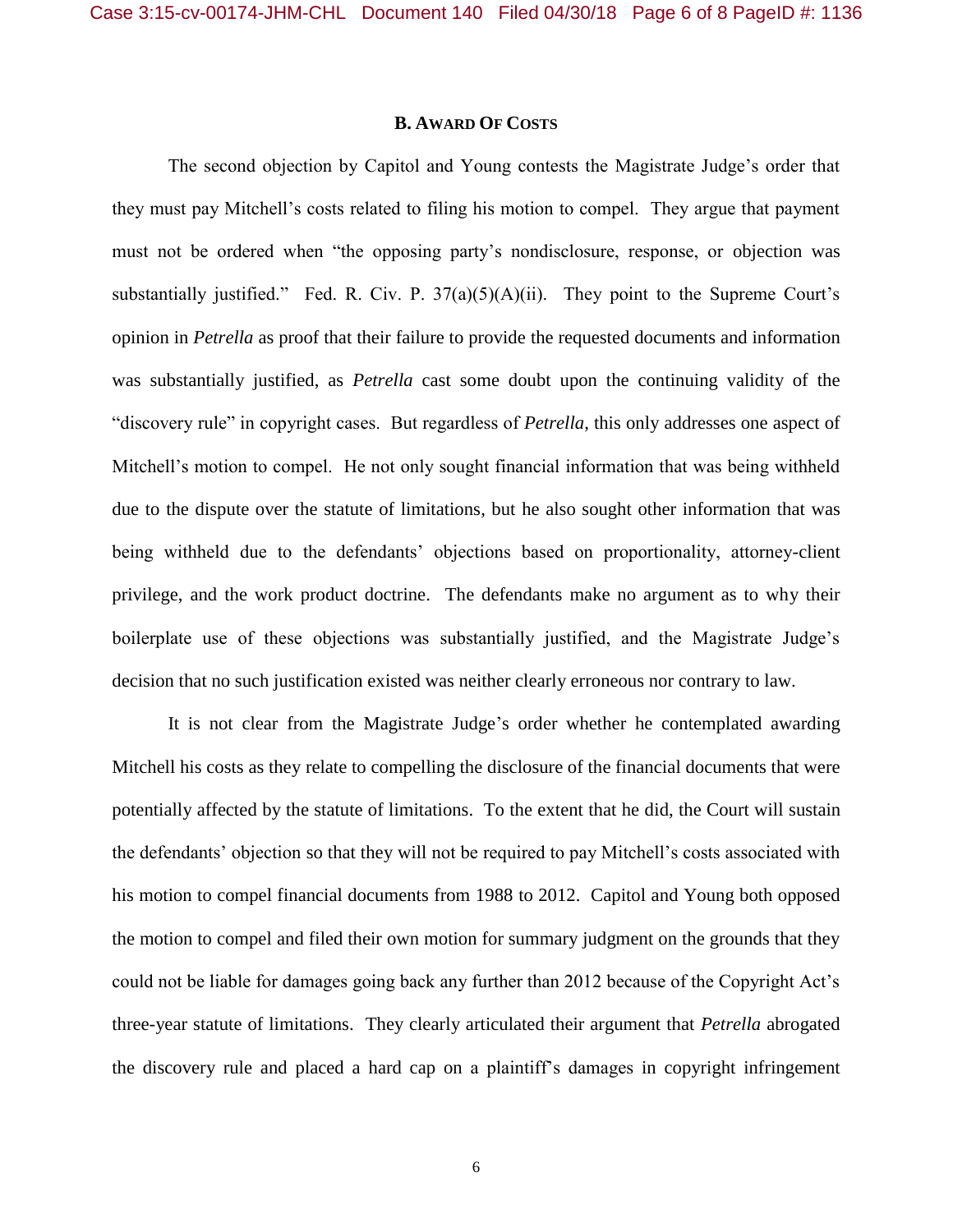cases, as only damages from infringements that occurred within three years of commencing the action are recoverable. And while the Court ultimately disagreed with this interpretation of *Petrella*, the Court finds that the defendants were substantially justified in making that argument. *See Peterson v. Hantman*, 227 F.R.D. 13, 16 (D.D.C. 2005) ("A party's actions are substantially justified if the issue presented is one that could engender a responsible difference of opinion among conscientious, diligent, but reasonable advocates") (quotations omitted). The only court of appeals to have addressed whether *Petrella* abrogates the discovery rule did not answer the question definitively. *Chicago Bldg. Design, P.C. v. Mongolian House, Inc.*, 770 F.3d 610, 618 (7th Cir. 2014) ("If on remand CBD continues to claim a right to recover for infringing acts that occurred in 2008, outside the three-year look-back period, the parties will need to address whether *Petrella* abrogates the discovery rule in copyright cases"). And while, as the Court detailed in its order denying the motion for summary judgment, the vast majority of district courts have concluded that *Petrella* does not abrogate circuit precedent on the validity of the discovery rule (DN 124, at 6), the defendants did cite to authority that supported their interpretation of *Petrella*. *See Papazian v. Sony Music Entm't*, 2017 WL 47339662, at \*4–5 (S.D.N.Y. Sep. 28, 2017); *Wu v. John Wiley & Sons, Inc.*, 2015 WL 5254885, at \*6 (S.D.N.Y. Sep. 10, 2015). Had the Court concluded that *Petrella* abrogates the discovery rule, the defendants' argument that a request for financial documents before 2012 was not proportional to Mitchell's needs would have been more persuasive. Thus, the Court concludes that the defendants were substantially justified in opposing the disclosure of the financial documents at issue. As such, the Court will sustain the objection to the extent that Mitchell may not recover his costs as they relate to litigating the dispute over the disclosure of those documents, but he